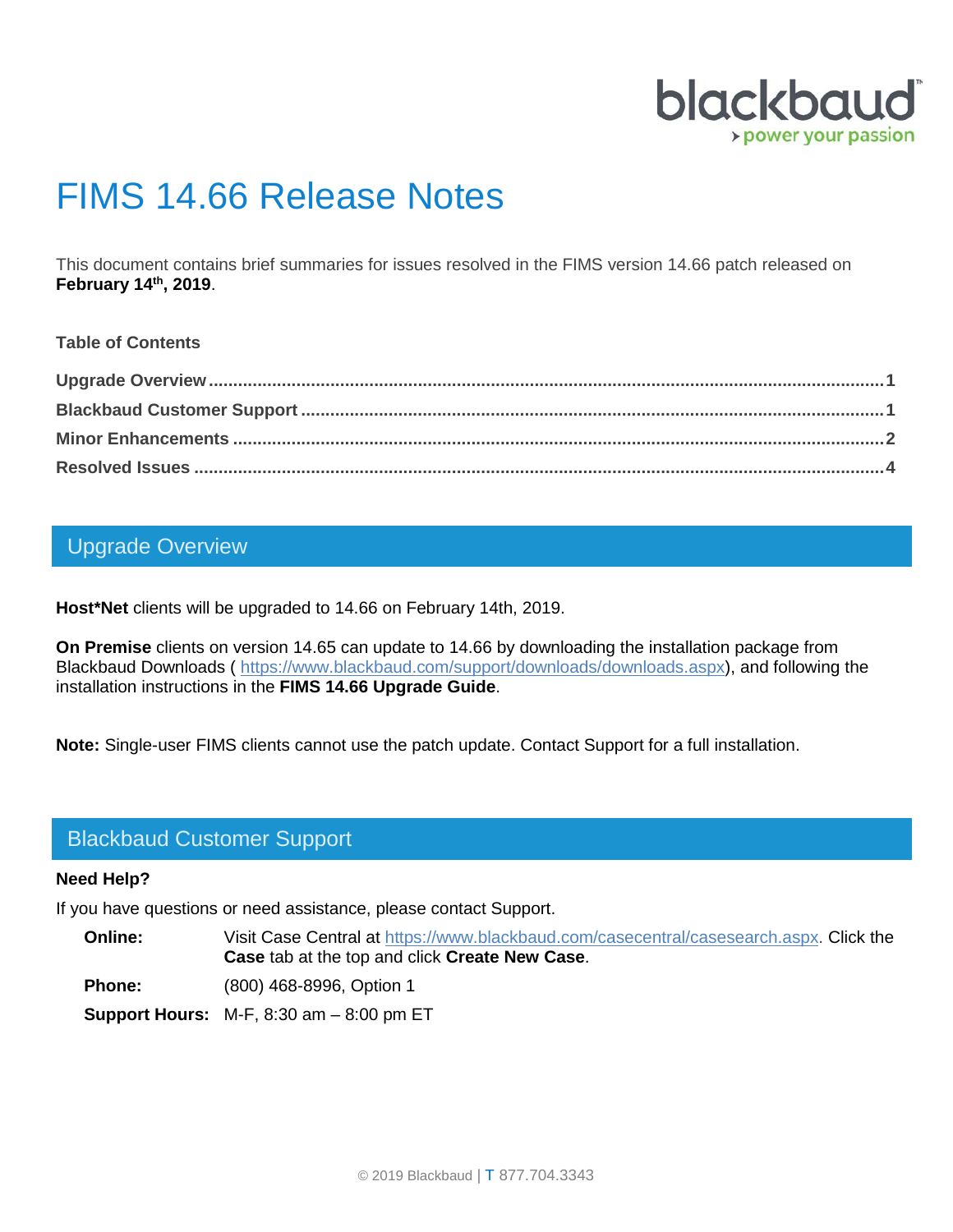# <span id="page-1-0"></span>Minor Enhancements

| ID                            | <b>Module</b>                     | <b>Description</b>                                                                                                                                                                                                                                                                                                        |
|-------------------------------|-----------------------------------|---------------------------------------------------------------------------------------------------------------------------------------------------------------------------------------------------------------------------------------------------------------------------------------------------------------------------|
| 1008886                       | Accounts<br>Payable               | In Accounts Payable, security improvements were made so that when write<br>access is not enabled, the Default 1099 Box is set to mirror the 1099 flag<br>sensitivity.                                                                                                                                                     |
| 1009441                       | <b>DonorCentral</b><br><b>NXT</b> | FIMS now exports all grant payment lines for a grant, including payments for<br>funds not normally uploaded to DonorCentral, to enhance the DonorCentral<br>NXT feature to display individual donor amounts in multi-fund grants.                                                                                         |
| 1016421                       | <b>DonorCentral</b><br><b>NXT</b> | FIMS now uploads the Confirm Date (CheckClearedDate) from Accounts<br>Payable Reconciliation and FACTS Reconciliation to enhance the<br>DonorCentral NXT feature to display Check Cleared status for Grants &<br><b>Grant Payments.</b>                                                                                   |
| 1027770<br>1062560<br>1082009 | General                           | FIMS was updated to remove remaining MicroEdge references and actions,<br>and to correctly reflect and link to Blackbaud information.                                                                                                                                                                                     |
| 1064413                       | General<br>Ledger                 | Fund Statements generated in the Graphical Viewer now show the single<br>page number of each page as "Page 1" instead of "Page 1 of X."                                                                                                                                                                                   |
| 1071903                       | Applications                      | Donor Advisor Address fields are now available in unposted Application<br>data grids.                                                                                                                                                                                                                                     |
| 1085395                       | <b>DonorCentral</b>               | If you have more than one DonorCentral site connected to a single FIMS<br>instance (multi-tenancy) where sites use different profiles but have the same<br>email address, duplicate email addresses for advisors are now uploaded to<br>separate DonorCentral tenants/entities.                                           |
| 1085832                       |                                   | To ensure FIMS installation logs persist following an upgrade, two log files<br>with date and time stamps are created for every set of programs compiled<br>during a FIMS installation. The files are in the FIMS or tempfiles directory with<br>the names:<br>FCOMPILE-YYYMMDD-HHMMSS.LOG<br>FCOMPILE-YYYMMDD-HHMMSS.ERR |

The following minor enhancements were added to this release.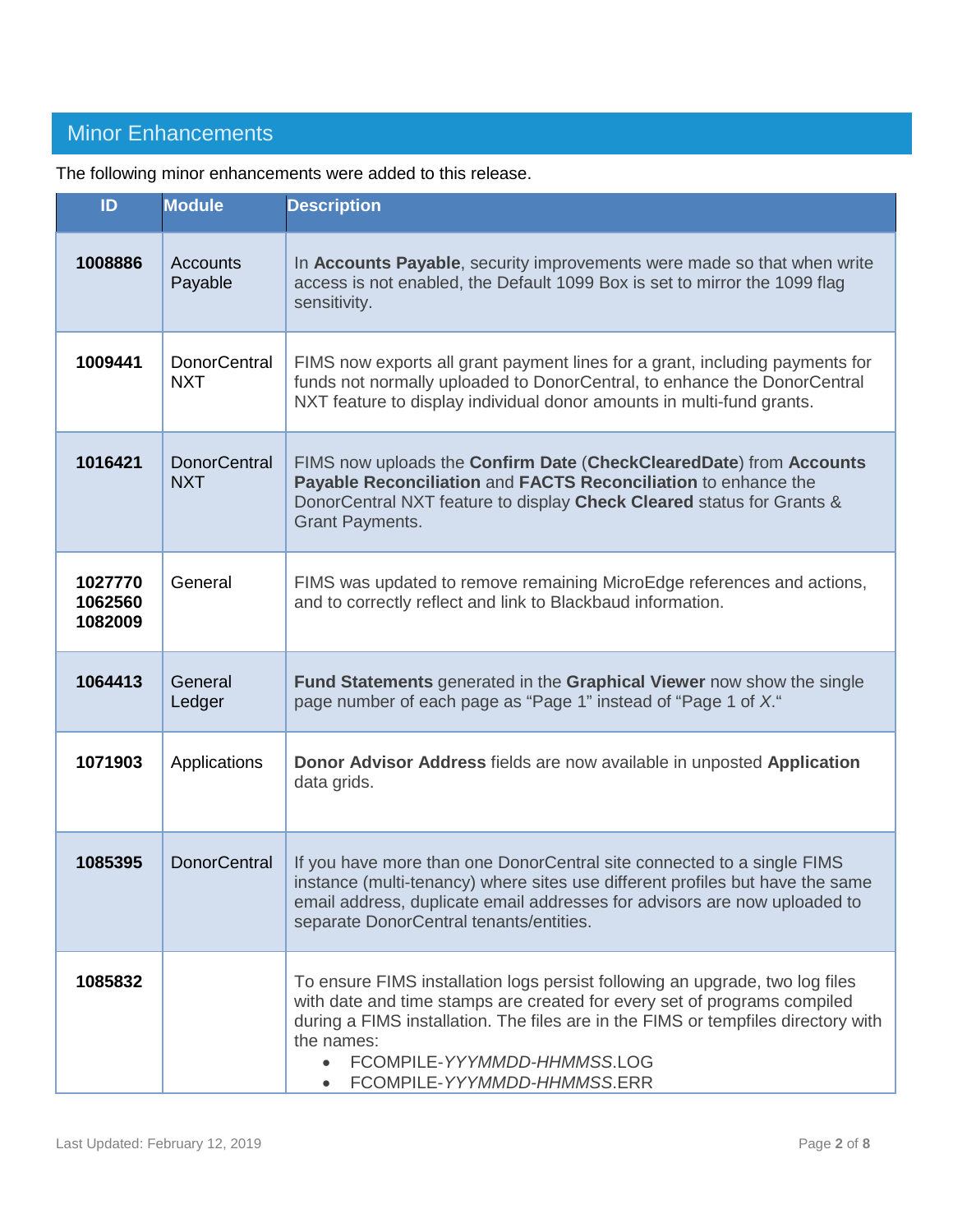|                    |                                    | For example, after installing a FIMS patch, you may find the following log files:                                                                                                                                                                                                                                                                                                                                                                                                                                                                                                                                                                                                                                                                                                                                                                                                                                                                                                                                                                                                                                                                                                                                                                                                                                                                                                                                          |
|--------------------|------------------------------------|----------------------------------------------------------------------------------------------------------------------------------------------------------------------------------------------------------------------------------------------------------------------------------------------------------------------------------------------------------------------------------------------------------------------------------------------------------------------------------------------------------------------------------------------------------------------------------------------------------------------------------------------------------------------------------------------------------------------------------------------------------------------------------------------------------------------------------------------------------------------------------------------------------------------------------------------------------------------------------------------------------------------------------------------------------------------------------------------------------------------------------------------------------------------------------------------------------------------------------------------------------------------------------------------------------------------------------------------------------------------------------------------------------------------------|
|                    |                                    | FCOMPILE-20190205-135500.ERR<br>2/5/2019 1:55 PM<br><b>ERR</b> File<br>1 KB                                                                                                                                                                                                                                                                                                                                                                                                                                                                                                                                                                                                                                                                                                                                                                                                                                                                                                                                                                                                                                                                                                                                                                                                                                                                                                                                                |
|                    |                                    | FCOMPILE-20190205-135500.LOG<br>1 KB<br>2/5/2019 1:55 PM<br><b>Text Document</b>                                                                                                                                                                                                                                                                                                                                                                                                                                                                                                                                                                                                                                                                                                                                                                                                                                                                                                                                                                                                                                                                                                                                                                                                                                                                                                                                           |
|                    |                                    | FCOMPILE-20190205-135255.ERR<br><b>ERR</b> File<br>2/5/2019 1:54 PM<br>1 KB                                                                                                                                                                                                                                                                                                                                                                                                                                                                                                                                                                                                                                                                                                                                                                                                                                                                                                                                                                                                                                                                                                                                                                                                                                                                                                                                                |
|                    |                                    | FCOMPILE-20190205-135255.LOG<br>2/5/2019 1:54 PM<br><b>Text Document</b><br>119 KB                                                                                                                                                                                                                                                                                                                                                                                                                                                                                                                                                                                                                                                                                                                                                                                                                                                                                                                                                                                                                                                                                                                                                                                                                                                                                                                                         |
|                    |                                    | FCOMPILE-20190205-135253.ERR<br>2/5/2019 1:52 PM<br><b>ERR</b> File<br>1 KB                                                                                                                                                                                                                                                                                                                                                                                                                                                                                                                                                                                                                                                                                                                                                                                                                                                                                                                                                                                                                                                                                                                                                                                                                                                                                                                                                |
|                    |                                    | FCOMPILE-20190205-135253.LOG<br>2/5/2019 1:52 PM<br><b>Text Document</b><br>1 KB                                                                                                                                                                                                                                                                                                                                                                                                                                                                                                                                                                                                                                                                                                                                                                                                                                                                                                                                                                                                                                                                                                                                                                                                                                                                                                                                           |
|                    |                                    | FCOMPILE-20190205-135237.ERR<br>2/5/2019 1:52 PM<br><b>ERR</b> File<br>1 KB                                                                                                                                                                                                                                                                                                                                                                                                                                                                                                                                                                                                                                                                                                                                                                                                                                                                                                                                                                                                                                                                                                                                                                                                                                                                                                                                                |
|                    |                                    | FCOMPILE-20190205-135237.LOG<br><b>1 KB</b><br>2/5/2019 1:52 PM<br><b>Text Document</b>                                                                                                                                                                                                                                                                                                                                                                                                                                                                                                                                                                                                                                                                                                                                                                                                                                                                                                                                                                                                                                                                                                                                                                                                                                                                                                                                    |
|                    |                                    |                                                                                                                                                                                                                                                                                                                                                                                                                                                                                                                                                                                                                                                                                                                                                                                                                                                                                                                                                                                                                                                                                                                                                                                                                                                                                                                                                                                                                            |
| 1108383<br>1112014 | Spending<br>Policy<br>Scholarships | Spending Policy calculations now support funds in the billions of dollars.<br>In Scholarships, you can now make a global change to a Board Date.                                                                                                                                                                                                                                                                                                                                                                                                                                                                                                                                                                                                                                                                                                                                                                                                                                                                                                                                                                                                                                                                                                                                                                                                                                                                           |
| 1109053            |                                    | 1. In Scholarships, go the Applications tab.<br>In the data grid, right-click on a highlighted record.<br>2.<br>3.<br>Select Mass Update.<br>20110092<br><b>Scholarship</b><br><b>III</b> Grantees<br><b>Applications</b><br>Application History<br><b>III</b> Conditions<br><b>III</b> Students<br>Application   Contact   +   Payment Plan   Notes   Conditions   Processes  <br>V Search By: Student Sort Name<br>$\vee$ Find Record:<br>Default View<br>8<br><b>Red</b><br>▽<br>$\checkmark$<br>Grant # ID<br>Grantee Sort Name<br>Student   Student Sort Name<br>$1 - Ac$<br>◈<br>Req. Amt<br>20110092<br>1499 abcdefgh10abcdefg<br>1499 abcdefgh10abd<br>$\mathcal{C}_{\mathbf{H}}$<br><b>View Settings</b><br>1499 abcdefgh10abcdefg<br>1499 abcdefgh10abd<br>20110093<br>鄂<br>Save View Settings<br>90000655<br>1499 abcdefgh10abcdefg<br>1499 abcdefgh10abd<br>20110127<br>1246 AAA<br>2711 Adams, Jacob<br>Save View As<br>$\mathbf{Q}_{\mathbf{S}}$<br><b>Process Selections</b><br>≟่อ<br><b>Default View</b><br>₽<br><b>Reset Sort Order</b><br>⊽<br><b>Tag Selected</b><br>ත්<br><b>Untag Selected</b><br>$\boldsymbol{\Sigma}$<br>Tag All<br>趋<br><b>Untag All</b><br>Display Tagged Items<br><b>Lock Columns</b><br><b>Move Columns</b><br><b>Row Color</b><br>Move Buttons Left/Right<br>View Info<br><b>View Totals</b><br><b>View Statistics</b><br>On Hold<br>Mass Update<br>4. Adjust the Board Date. |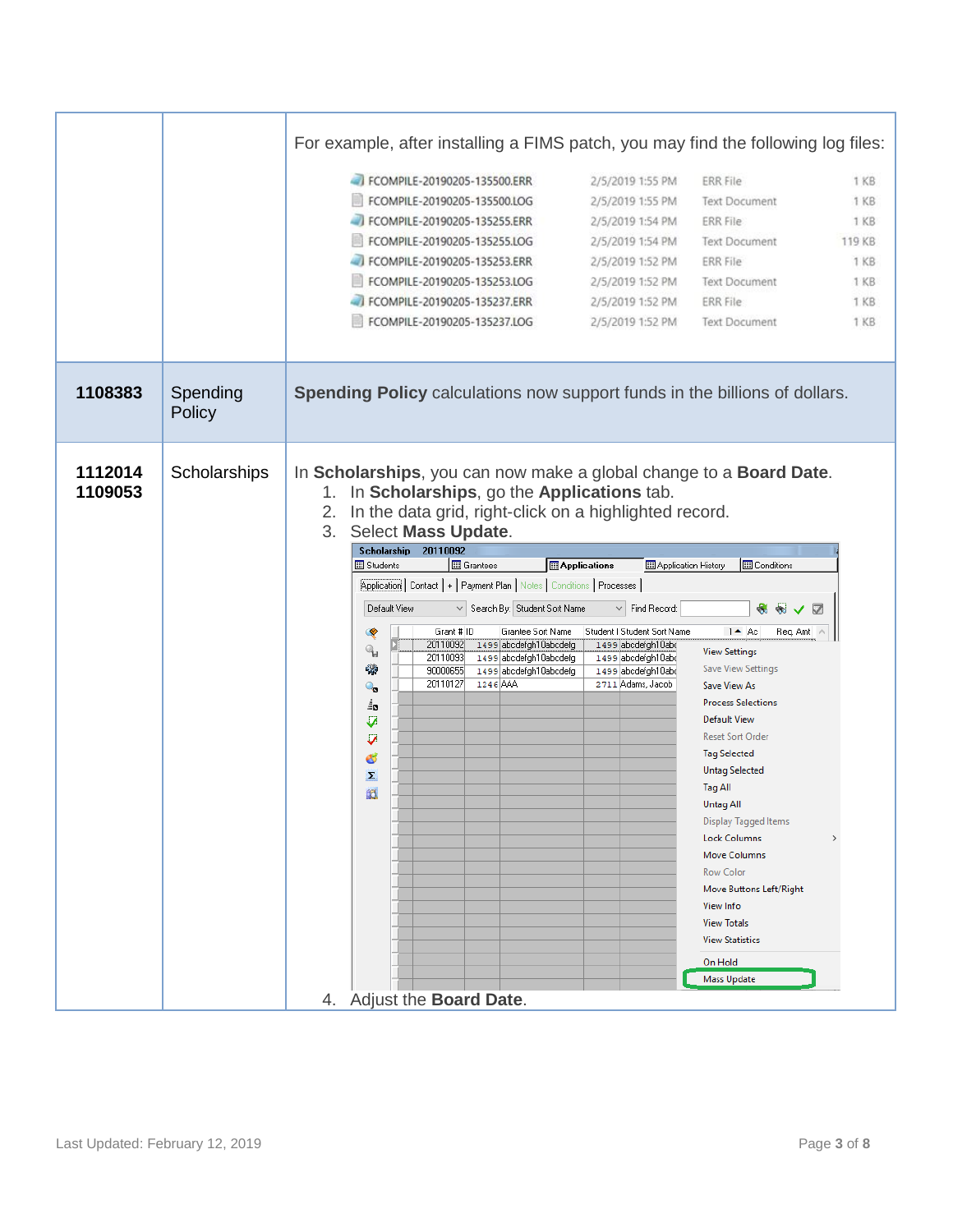|    | Mass Update<br>×                                                                                                                                                                                                                                                                                                   |
|----|--------------------------------------------------------------------------------------------------------------------------------------------------------------------------------------------------------------------------------------------------------------------------------------------------------------------|
|    | Select Fields to Update<br>$\Box$ Action<br>$\Box$ Status<br>02/01/2019<br>⊡ Board Date<br>Committee Date<br>$\Box$ Grant Date<br>□ Comm Code<br>$\boxdot$ Batch<br>190129a<br>Run Applications Edit Report<br>Current Record<br>$\bigcirc$ Highlighted Records<br>◯ Tagged Records<br>Cancel<br>0K<br>All Records |
| 5. | Click OK.                                                                                                                                                                                                                                                                                                          |
|    | The change to the board date is applied globally in Scholarships.                                                                                                                                                                                                                                                  |

# <span id="page-3-0"></span>Resolved Issues

The following issues are resolved in this release. Case numbers are provided for internal referencing.

| / ID   | <b>Module</b> | <b>Description</b>                                                                                                                                                                                                          |
|--------|---------------|-----------------------------------------------------------------------------------------------------------------------------------------------------------------------------------------------------------------------------|
| 854777 | <b>Funds</b>  | In Funds > Processes, the Spend Policy Admin Fee calculation now correctly<br>handles the inclusion of an ending period when the <b>Evaluation Method</b> option is<br><b>Ending Quarterly Balance (Trailing Quarters).</b> |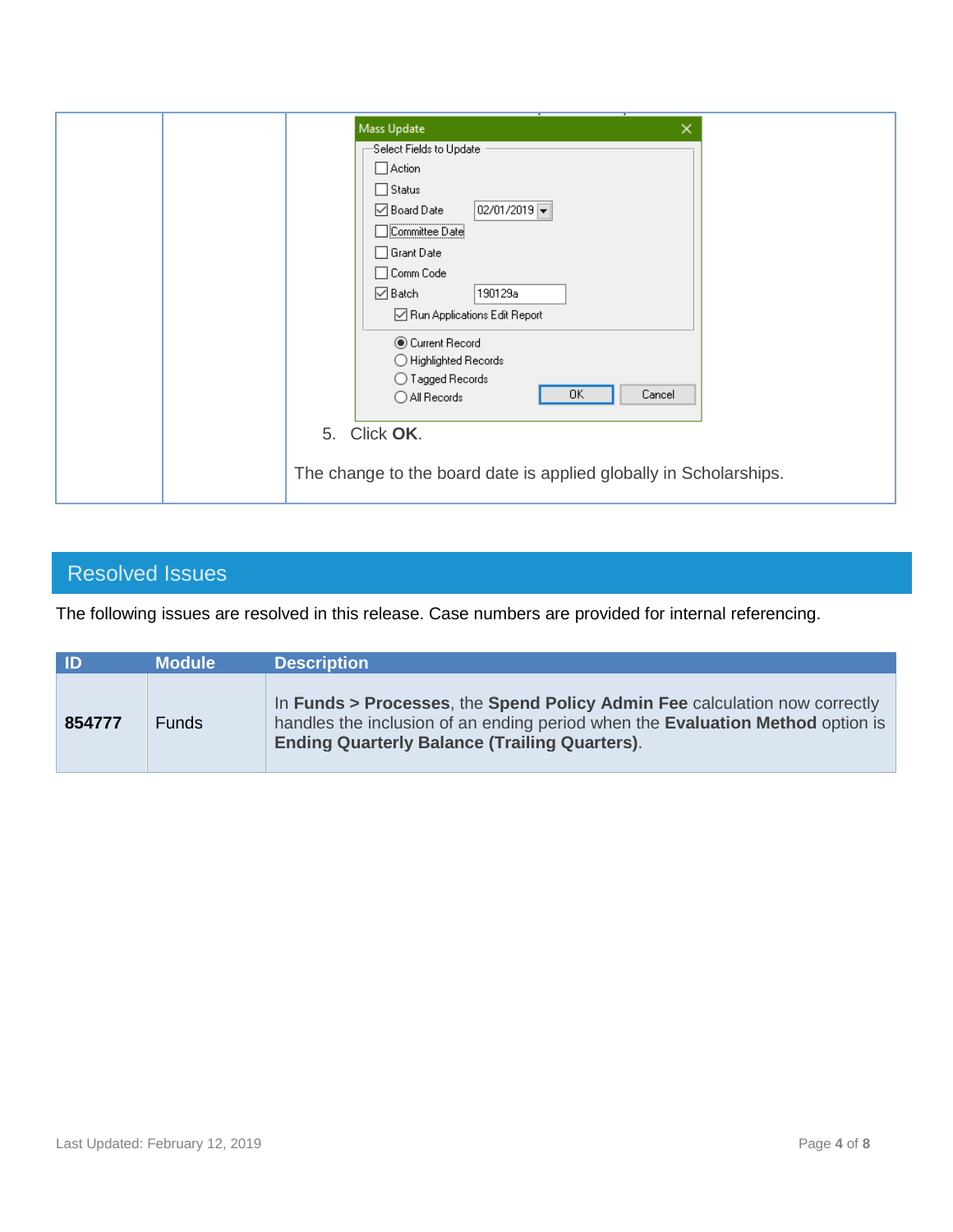|                  |                                             | $\times$<br>FIMS - Edit & Post Administrative Fees<br>Type of Entries:<br>C G/L Entries<br><b>C</b> Budget Entries<br>Spend Policy Admin Fee<br>C Spend Policy Cash Req<br>Processing Options:<br>G/L Apply Date: 01/25/2019<br>$\vert \hspace{0.1cm} \cdot \hspace{0.1cm} \vert$<br>through: $ZZZZZZ$ $\rightarrow$<br>Include funds with fee codes from:<br>Include funds established before:<br>Fee Code Frequency: Monthly<br>$\overline{\phantom{a}}$<br>$\blacktriangledown$<br>Method when multiple fees/fund: Total<br>Evaluation Method: 1. Average Beginning and Ending YTD Balances<br>1. Average Beginning and Ending YTD Balances<br>G/L Year for Calculation:<br>2. Ending YTD Balance<br>□ Calculate fees on funds with a ne 3. Period Amounts<br>4. Highest Period Amount<br>₪ Charge the minimum when calcul 5. Average Daily Balance<br>6. Beginning Balances<br>□ Charge the minimum when calcul<br>7. Average Quarterly Balance (Trailing Quarters)<br>8. Ending Quarterly Balance (Trailing Quarters)<br>IT Charge the upfront minimum wh<br>Defaults<br>OK<br>Cancel<br>Help<br>* Note: G/L Apply Date and Year, and Fund Established Date, are not saved as part of defaults. * |
|------------------|---------------------------------------------|--------------------------------------------------------------------------------------------------------------------------------------------------------------------------------------------------------------------------------------------------------------------------------------------------------------------------------------------------------------------------------------------------------------------------------------------------------------------------------------------------------------------------------------------------------------------------------------------------------------------------------------------------------------------------------------------------------------------------------------------------------------------------------------------------------------------------------------------------------------------------------------------------------------------------------------------------------------------------------------------------------------------------------------------------------------------------------------------------------------------------------------------------------------------------------------------------------|
| 854782           | Reports                                     | When running Reports > Donor Reports > IRS 990 - Donor Schedule, top<br>donors results now reflect the correct donors when the Pledges included on<br>accrual basis option is selected.                                                                                                                                                                                                                                                                                                                                                                                                                                                                                                                                                                                                                                                                                                                                                                                                                                                                                                                                                                                                                |
| 854788           | Imports                                     | The soft credit import (Tools > System Utilities > Admin Utilities > Database<br>and File Viewer, load GiftSoftCredits) was updated so that it no longer imports<br>a gift date and now validates for a donor record whenever a donor ID is included<br>in the file.                                                                                                                                                                                                                                                                                                                                                                                                                                                                                                                                                                                                                                                                                                                                                                                                                                                                                                                                   |
| 854794           |                                             | Certain permissions that were visible in the User Permissions Report results,<br>but not available in FIMS, will be updated or deleted by the System<br>Permissions Purging Utility during the 14.66 upgrade.<br>These permissions will no longer display in the User Permissions Report:<br>Admin Utilities, Rebuild Alpha Sort Fields<br>Profile Utilities,, Salutation Build<br>Processes, GLAuto, Delete Unposted Entries<br>System Utilities,, Admin Utilities                                                                                                                                                                                                                                                                                                                                                                                                                                                                                                                                                                                                                                                                                                                                    |
| 888993<br>940750 | <b>DonorCentral</b><br>Grant<br>Suggestions | FIMS handling of pending suggestions was improved so that Grant suggestions<br>no longer get stuck in a "pending" status causing them to display in the import<br>screen.<br>The following improvements were made:                                                                                                                                                                                                                                                                                                                                                                                                                                                                                                                                                                                                                                                                                                                                                                                                                                                                                                                                                                                     |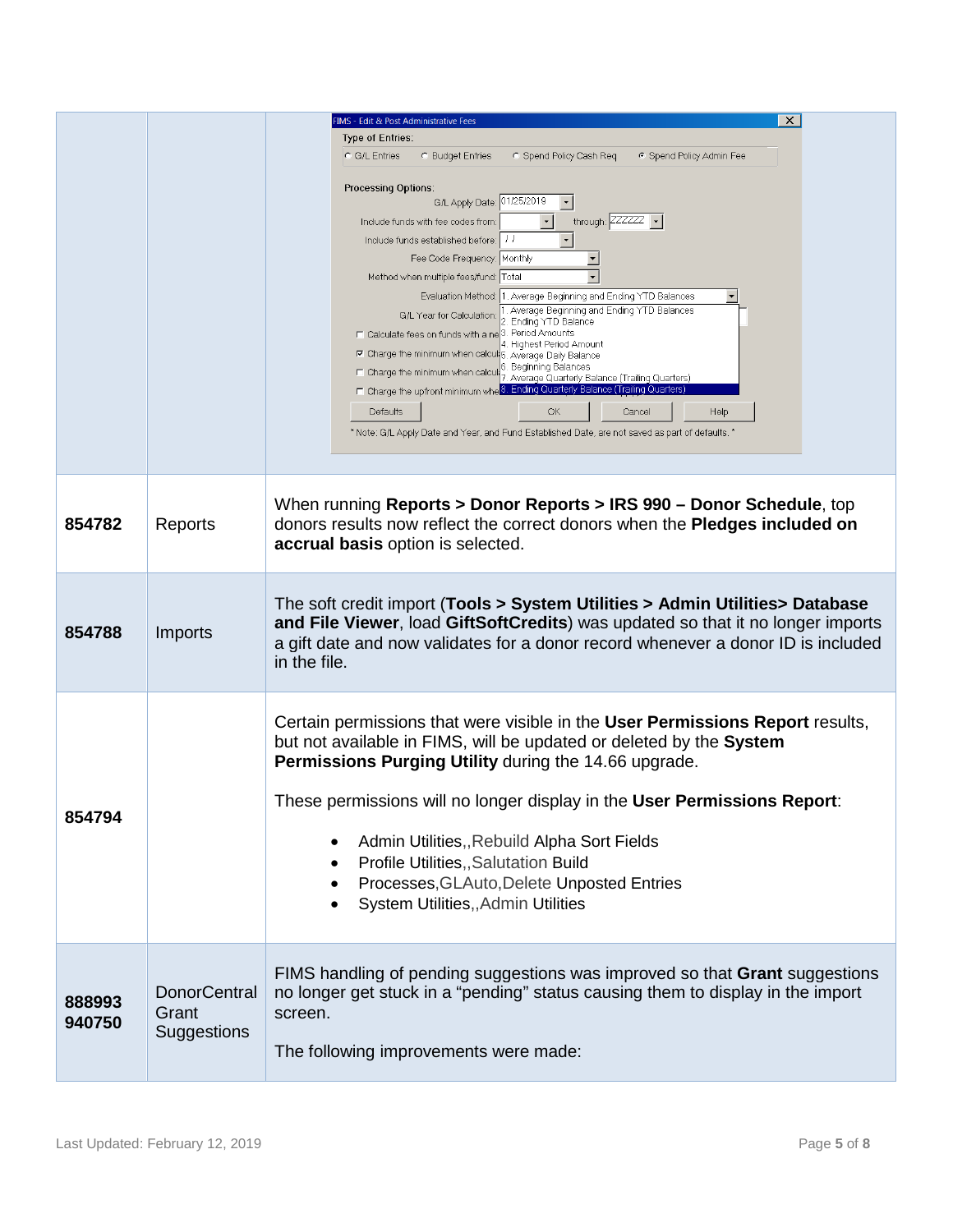|                   |                                    | Now when a grant application is created in FIMS using <b>DonorCentral</b><br><b>Suggestion Import, the grant moves from the "Pending Suggestions"</b><br>group to the "Grants in Process" group.<br>When deleting an unposted application in FIMS for an application linked<br>to an imported DonorCentral NXT grant suggestion, FIMS now prompts<br>the user to decide whether to decline DonorCentral suggestions. The<br>user is prompted as below:<br>"This application is a DonorCentral Suggestion. You can keep or<br>delete it from Pending Suggestions on DonorCentral. If you<br>choose to keep it, the Suggestion Import in FIMS will change to<br>make the suggestion available for re-import. Choose Yes to keep<br>the Suggestion, No to delete it."                                                                                                                                                                                                                                                                                                                                                                                                                                                                                          |
|-------------------|------------------------------------|-------------------------------------------------------------------------------------------------------------------------------------------------------------------------------------------------------------------------------------------------------------------------------------------------------------------------------------------------------------------------------------------------------------------------------------------------------------------------------------------------------------------------------------------------------------------------------------------------------------------------------------------------------------------------------------------------------------------------------------------------------------------------------------------------------------------------------------------------------------------------------------------------------------------------------------------------------------------------------------------------------------------------------------------------------------------------------------------------------------------------------------------------------------------------------------------------------------------------------------------------------------|
| 891666            | Funds                              | External fund statements created with <b>Fund Statement Designer</b> now suppress<br>Memorial Gift amounts from Gift Details when the Suppress<br>Honorary/Memorial Gift Detail Amount option is selected on the Fund 2, Fund<br>Statement tab.<br>FIMS - Fund Management - 1. Technical Writer DB<br>$\Box$ $\Box$<br>File Edit View Record Reports Inquiries File-Maintenance Tools Custom Help<br>$\Box$<br>$\circledast$ $\times$ $\circledcirc$<br>ĸ<br>Fund clin Clinton Arts Fund<br>Securities Detail<br>Admin Detail<br><b>Gift Detail</b><br>Grant Detail<br>Balance<br>G/L Overrides<br>Summary<br>Asset Mgt<br>Processes<br>Fund 2<br><b>Notes</b><br>Contacts<br>Yearbook<br><b>Distributions</b><br>Fund 1<br><b>Fund Associations</b><br>Goal Amount: 0.00<br>Begin Goal:<br>Misc. Info.<br>$\star$<br>Avail To Spend:<br>Spec. Handling:<br>End Goal:<br>Available Cash:<br>E 1099-R ID Code:<br>C Comments C Gift Language<br>C Operational Notes<br>C Fund Statement C Admin Fee Codes<br>C Other<br>$\star$<br>Default Selections:<br>Statement Style: C00<br>Endowed<br>Subordinate Funds<br>Master Fund Id:<br>Add Fund<br>Link to Master Fund<br>Remove Fund<br>Unlink Master Fund<br>☑ Suppress Honorary/Memorial Gift Detail Amount |
| 945023<br>1074729 | <b>FACTS</b>                       | In FACTS, the Unitization Report and Unitization History Report no longer<br>wrap numbers when printed.                                                                                                                                                                                                                                                                                                                                                                                                                                                                                                                                                                                                                                                                                                                                                                                                                                                                                                                                                                                                                                                                                                                                                     |
| 945523            | <b>DonorCentral</b><br>Suggestions | You can now import suggestions that contain double quotes into FIMS using<br>Tools > System Utilities > DonorCentral > Retrieve Suggestions from<br>DonorCentral.                                                                                                                                                                                                                                                                                                                                                                                                                                                                                                                                                                                                                                                                                                                                                                                                                                                                                                                                                                                                                                                                                           |
| 956274            | <b>Gifts</b>                       |                                                                                                                                                                                                                                                                                                                                                                                                                                                                                                                                                                                                                                                                                                                                                                                                                                                                                                                                                                                                                                                                                                                                                                                                                                                             |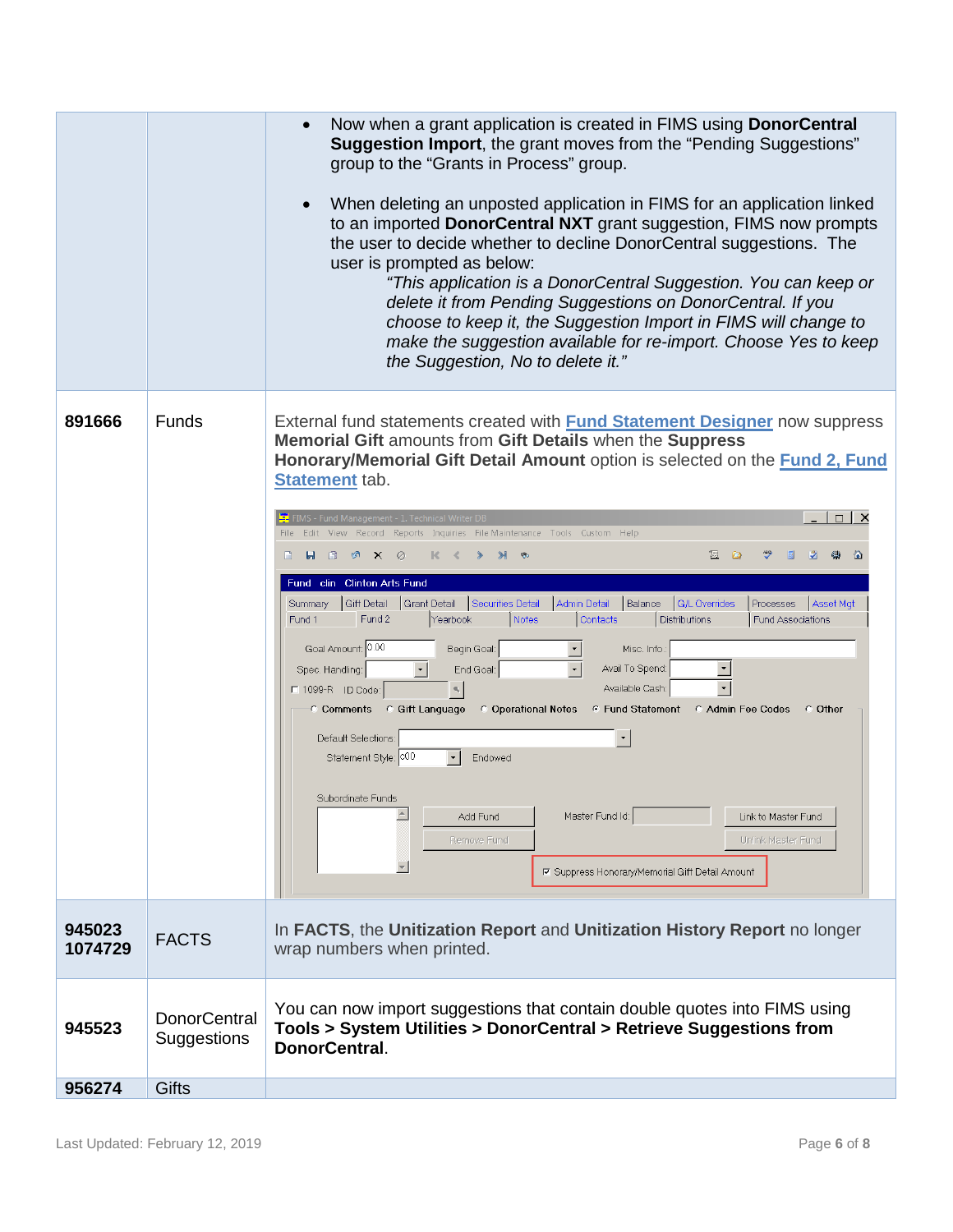|                    |                                       | Fund statements no longer include an extra line showing a "0" amount next to<br>the line with the actual gift amount.                                                                                                                                                                                                                                                                                                                                                                                                                                                                                                                                                                                                                                                                                                                                                                                                                                                                                                                                                                                                                        |
|--------------------|---------------------------------------|----------------------------------------------------------------------------------------------------------------------------------------------------------------------------------------------------------------------------------------------------------------------------------------------------------------------------------------------------------------------------------------------------------------------------------------------------------------------------------------------------------------------------------------------------------------------------------------------------------------------------------------------------------------------------------------------------------------------------------------------------------------------------------------------------------------------------------------------------------------------------------------------------------------------------------------------------------------------------------------------------------------------------------------------------------------------------------------------------------------------------------------------|
| 985473             | Reports                               | For those on Progress 11 and FIMS 14.61 or later, the <b>Include</b> option was<br>restored in Reports > General Ledger > Reconcile Subsidiary Modules with<br>$G/L$ .<br>$\times$<br>FIMS - Reconcile Subsidiary Modules with G/L<br>Thru period: $\boxed{01}$ $\boxed{\bullet}$<br>Display Fund Balances for:: 2017  v<br><b>Contribution Accounts</b><br><b>Grants Payable Accounts</b><br>Account From Account Through +/-<br>Account From Account Through +/-<br>Add<br>Add<br>41000<br>21000<br>40000<br>21000<br>Delete<br>Delete<br>45000<br>45500<br>$\nabla$ Include<br>$\nabla$ Include<br><b>Grants Expense Accounts</b><br>Admin Payable Accounts<br>Account From Account Through +/-<br>Account From Account Through +/-<br>Add<br>Add<br>50000<br>51000<br>22000<br>22000<br>Delete<br>Delete<br>$\nabla$ Include<br>$\nabla$ Include<br>Please note that including more than 3 sections will cause the report to wrap when printed.<br>It will display normally on the screen<br>The 'include' selection does not affect exports.<br><b>▽</b> Differences Only<br>C Use Document Date<br>C Use G/L Post Date<br>OK<br>Cancel |
| 1052748<br>1056098 | System                                | Progress 11 users can now type data directly into a cell that has a drop-down<br>option instead of choosing from the drop-down values in the following locations:<br><b>General Ledger &gt; Master Chart of Accounts Maintenance</b><br>Application Payment Plan tab maintenance grid<br><b>Funds &gt; Fund Associations tab</b><br><b>Funds &gt; GL Override tab</b>                                                                                                                                                                                                                                                                                                                                                                                                                                                                                                                                                                                                                                                                                                                                                                        |
| 1054865            | Reports                               | FIMS now displays older, customized PDF graphical reports using the Windows<br>default PDF viewer instead of the FIMS PDF viewer to resolve an issue for<br>customers on Progress 11.                                                                                                                                                                                                                                                                                                                                                                                                                                                                                                                                                                                                                                                                                                                                                                                                                                                                                                                                                        |
| 1079605            | Grants and<br><b>FIMS</b><br>Upgrades | An issue was resolved that caused slow performance during the extraction of<br>Grant Payments as part of the DonorCentral extract and real time sync.<br>Also, FIMS upgrade now removes leading spaces from a profile email address to<br>resolve email verification issues.                                                                                                                                                                                                                                                                                                                                                                                                                                                                                                                                                                                                                                                                                                                                                                                                                                                                 |
| 1084288            | Crystal<br>Reports                    | On Progress 11, when using Microsoft Excel or another external source while<br>running a custom FIMS Crystal 13 Report, an error no longer occurs.                                                                                                                                                                                                                                                                                                                                                                                                                                                                                                                                                                                                                                                                                                                                                                                                                                                                                                                                                                                           |